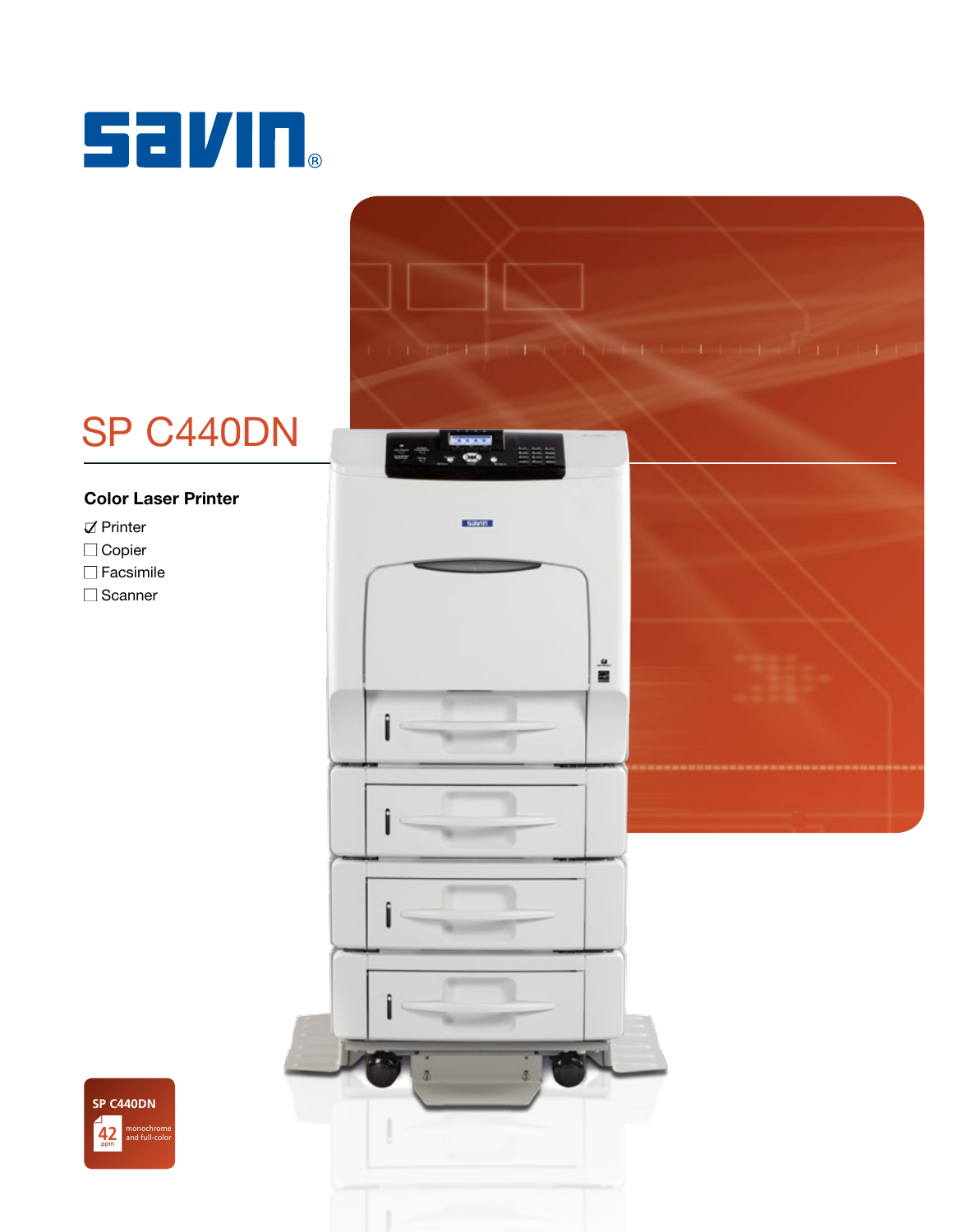# **Be more productive with your everyday printing**

Sharing the latest financials with key decision makers in an important meeting? Trying to entice prospective customers with a colorful postcard? Sending out letters in personalized envelopes? Creating a compelling brochure in-house? You'll be ready for all of them — and more — with the SAVIN® SP C440DN. Print impressive, high-quality color output at fast speeds to put important information in front of the people who need it quickly — in the format that's most impactful. Then, move on to the next job without missing a beat. Best of all, you can save money in the process. Instead of filling your office with multiple printers, you can do everything from one affordable device with an incredibly low price per page and total cost of ownership.

## **Transition between jobs quickly**

Business has always been about making smart decisions. Only now, you have to make them a lot faster. Start printing up to 42 color or black-and-white pages per minute with fast first-page print speeds of only 10 seconds and churn through jobs quickly. With a powerful processor and 1 GB RAM standard, you can print even the most complex files with ease. Multiple jobs can be processed simultaneously, so your entire workgroup can stay productive and keep your business running efficiently. You can even print from your mobile device for speed and convenience.

# **Minimize costs to help improve profitability**

Nobody knows your business better than you do, so use that information to save money and minimize waste for your organization. Do you need to print large volumes of documents regularly? Print double-sided pages and cut your paper usage in half. Do you use the same forms frequently? Store the forms on the 320 GB hard disk drive for fast, efficient on-demand printing and eliminate the cost and waste associated with storing pre-printed forms. Do you know when the office is empty? Set the ECO-Night Sensor and the device powers on or off automatically based on ambient lighting to conserve energy. In addition, the Savin SP C440DN is ENERGY STAR® certified, plus the device meets EPEAT® Gold\* criteria.

\*EPEAT Gold rating is applicable only in the USA.

## **Handle more types of projects**

Take advantage of a wider range of media options — from up to five paper sources — to share your message in the way your audience prefers, including custom sizes and thicknesses. Select from media up to 140 lb. Index (256 g/m<sup>2</sup>) for durable, colorful menus, postcards, brochures, labels and more. With the Bypass Tray, you can produce basic banners up to 49" long to showcase messages to more people for less money. Print envelopes, letters and highquality mailers with variable data from any of the paper sources to connect personally with customers. Best of all, you can do it by following easy-to-use workflows in-house to help you reduce or eliminate outsourcing costs.





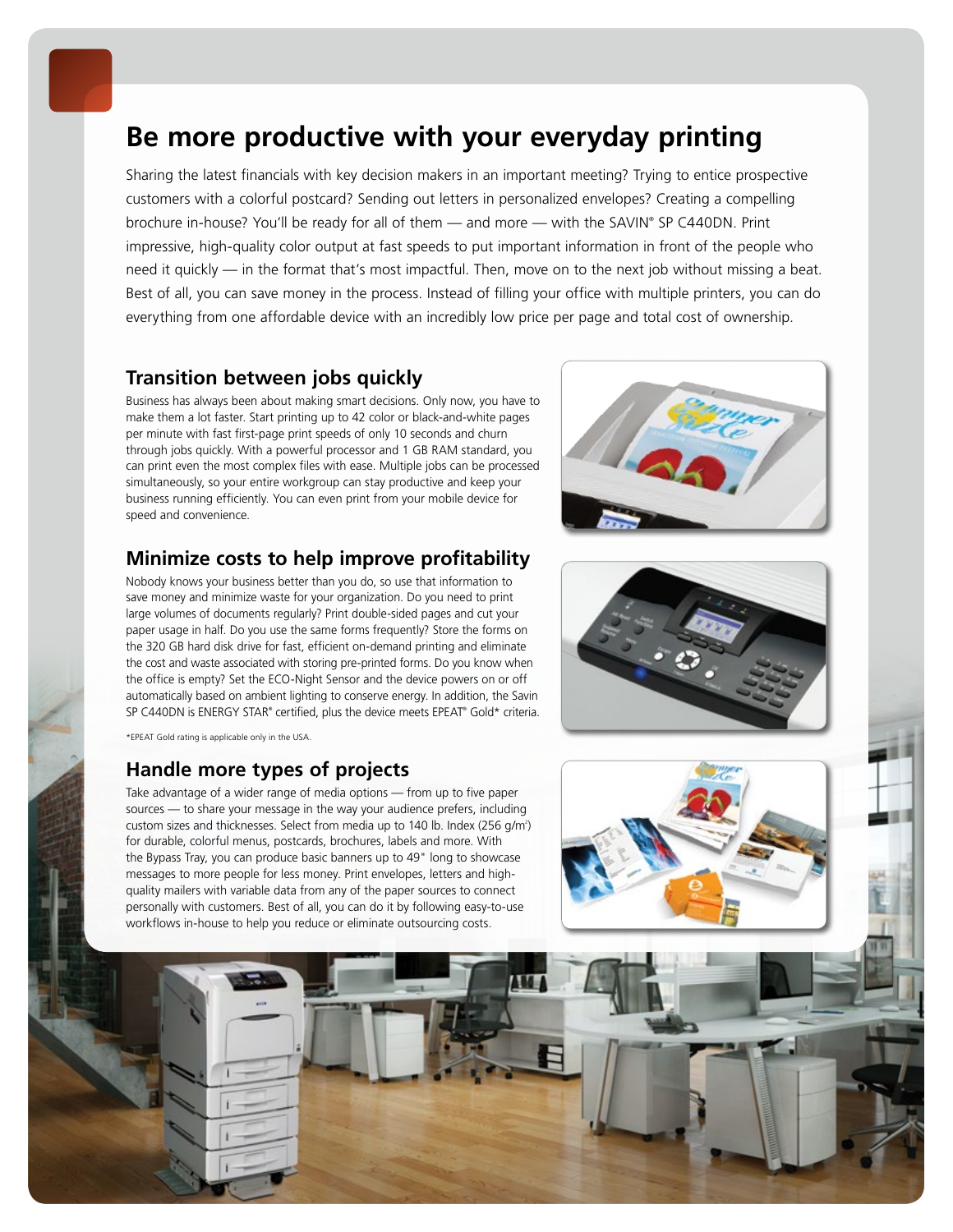# **Print economically from the only printer your office needs**

## **Impress with quality output**

It's clear to see why some messages break through the clutter. Use the Savin SP C440DN for amazing color and clarity at up to 1200 x 1200 dpi resolution and make your messages more compelling. Choose from color palettes developed by PANTONE®\* specifically for the printer's unique drivers, settings, toner, color engine and more to get the most accurate reproductions of the PANTONE Matching System® CMYK process colors on a toner-based printer.



# **Add users and jobs with minimal investment**

With the Savin SP C440DN, you no longer have to purchase two printers to serve users on two networks. Take advantage of dual interface ports to add the printer to a secondary network, such as a guest network, so visitors can print without accessing your corporate network. Or, you can use the port to have your teams toggle between everyday workflow tasks on one network and highly specialized tasks on another. For example, nurses or physicians assistants can use the printer for routine output while radiologic technologists use it for printouts.

# **Help keep your information secure**

Customers and coworkers are waiting for information. Use the Savin SP C440DN to help get it to them — and only them. Help secure data, restrict access, set volume limits and even track up to 1,000 user codes to see who printed what and when. Set it so print jobs are released only after authentication to help keep documents secure and to curb unnecessary printing. Help protect information on the optional Hard Disk Drive by enabling the encryption and data overwrite capability. Help protect data in transit with SSL/TLS encryption. You can even protect your information in case unauthorized users gain access to the network. With IP Address filtering, you can limit the IP addresses of devices connected to the printer to restrict print privileges to authorized users.

# **Maintain maximum uptime**

When information stops moving, your business does as well. Keep your entire workgroup or office working with a robust duty cycle of 150,000 prints per month. Use the 4-line LCD panel on the Savin SP C440DN to find files, print documents, check settings, monitor supplies and more. Add optional paper trays and load up to 2,300 sheets to maximize media options and extend print runs. Enjoy easy supply replenishment with one-step toner replacement. Because the printer supports Savin Web Image Monitor, @Remote and Device Manager NX, you can monitor performance and react immediately when maintenance is required.